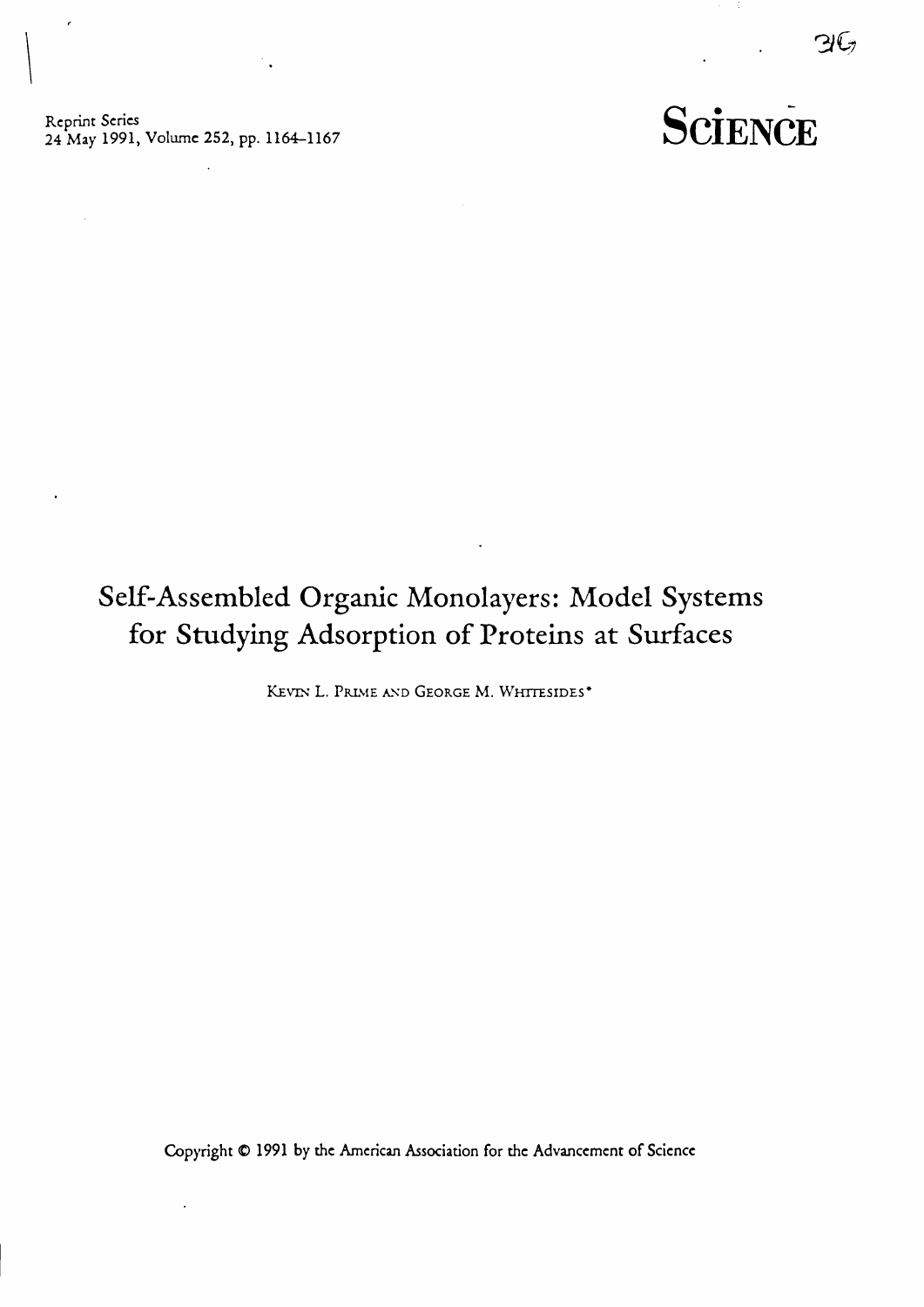## Self-Assembled Organic Monolayers: Model Systems for Studying Adsorption of Proteins at Surfaces

## KEVIN L. PRIME AND GEORGE M. WHITESIDES\*

Self-assembled monolayers (SAMs) of w-functionalized long-chain alkanethiolates on gold films are excellent model systems with which to study the interactions of proteins with organic surfaces. Monolayers containing mixtures of hydrophobic (methylterminated) and hydrophilic [hydroxyl-, maltose-, and hexa(ethylene glycol)-terminated] alkanethiols can be tailored to select specific degrees of adsorption: the amount of protein adsorbed varies monotonically with the composition of the monolayer. The hexa(ethylene glycol)-terminated SAMs are the most effective in resisting protein adsorption. The ability to create interfaces with similar structures and well-defined compositions should make it possible to test hypotheses concerning protein adsorption.

NDERSTANDING THE MECHANISM of protein adsorption at surfaces  $(1, 2)$  is an important element of research in protein chromatography (3), clinical diagnostics (4), biomedical materials

Department of Chemistry, Harvard University, Cam-<br>bridge, MA 02138.

\*To whom correspondence should be addressed.

(5), and cellular adhesion (6). No system is available that permits the structure and properties of the interface to be controlled in detail sufficient for the investigation of hypotheses concerning protein adsorption at the molecular level. We report a study of protein adsorption at interfaces between SAMs and aqueous buffer solutions. The results indicate that the organic interfaces prepared by the self-assembly of long-chain

SCIENCE, VOL. 252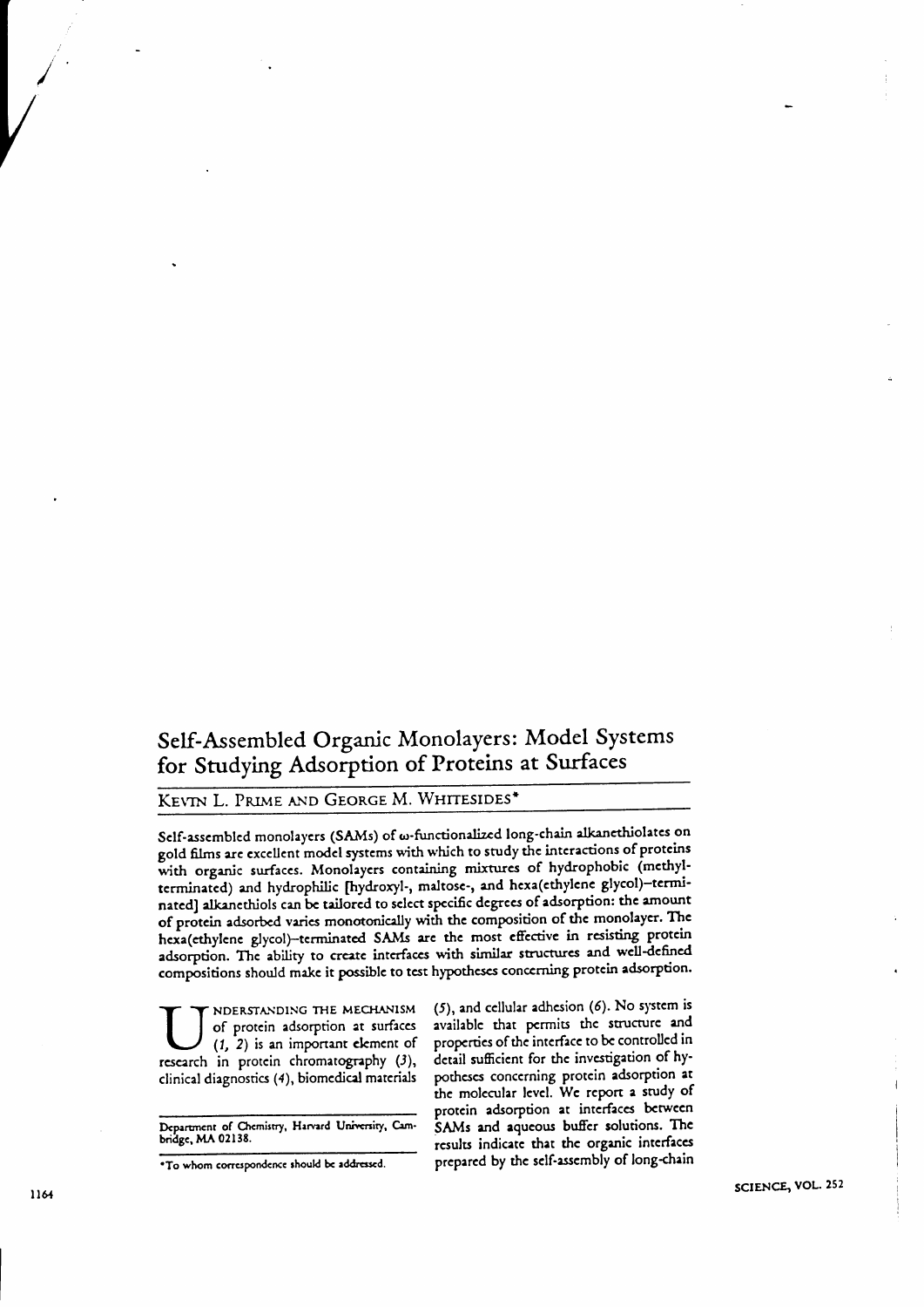alkanethiols onto gold are suitable model systems for the study of protein adsorption at interfaces.

We prepared the SAMs by the chemisorption of alkanethiols from 0.25 mM solutions in ethanol or methanol onto thin (200  $\pm$  20 nm) gold films supported on silicon wafers (7). In SAMs derived from w-substituted alkane-1-thiols  $[R(CH_2)_nSH, n \ge 10,$  where R is a small functional group], the molecules pack densely on the gold surface in a predominantly trans-extended conformation, with the axes of the polymethylene chains at an average cant of  $\approx 30^{\circ}$  from the surface normal (8). The internal domains of these monolayers are pseudo-crystalline; the chain termini are less ordered (9). One can control the interfacial properties of these monolavers by changing the tail group, R. SAMs comprising mixtures of two or more components can be prepared by adsorption from solutions containing mixtures of these components: the components of such "mixed SAMs" are not segregated into macroscopic islands (10). This combination of a uniform substrate and the ability to control the composition-and to some degree the structure-of the interface at the molecular scale have made SAMs excellent systems with which to study the physical-organic chemistry of organic interfaces.

We used five alkanethiols,  $R(CH_2)_{10}SH$ :  $R = HOCH<sub>2</sub>-, 1$  (10);  $R = Glc-\alpha(1,4)$ -Glc- $\beta(1)$ -O-, Glc = glucose, 2 (11); R =  $HO(CH_2CH_2O)_6CH_2-, 3$  (12); R = H-, 4 (13); and R = CH<sub>3</sub>-, 5 (10). The SAMs derived from 1, 2, and 3 model three materials that resist the adsorption of proteins: hydroxvlated polymers such as poly(hydroxyethyl methacrylate) (14), agarose (15), and polymers containing poly(ethylene oxide) (16), respectively. For each model system, we prepared a series of mixed SAMs (10) from a hydrophilic alkanethiol  $(17)$   $(1, 2,$  or 3) and a hydrophobic alkanethiol (5 with 1 and 3; 4 with 2). The structures of these mixed SAMs are shown schematically in Fig. 1. We calculated the mole fraction of hydrophilic alkanethiolate in each mixed SAM,  $\chi$ , by normalizing the intensity of the O(1s) x-ray photoelectron peak obtained from the mixed SAM to that of a SAM containing only the hydrophilic component and by assuming that this normalized intensity is directly proportional to the number of oxygen atoms in the SAM. In the case of SAMs formed from mixtures of 3 and 5, the intensity of the  $O(L)$  peak is linearly proportional to the ellipsometric thickness of the SAM (12); this observation is strong evidence that our assumption is valid for the other two cases.

We examined the adsorption of five wellcharacterized proteins, ribonuclease A (RNase A), pyruvate kinase, fibrinogen, lysozvme, and chymotrypsinogen (18), on



Fig. 1. Schematic representation of the structures of mixed monolayers of HO(CH2)11SH and CH<sub>3</sub>(CH<sub>2</sub>)<sub>10</sub>SH (top), of Glc- $\alpha(1,4)$ -Glc-<br> $\beta(1)$ -O(CH<sub>2</sub>)<sub>10</sub>SH and CH<sub>3</sub>(CH<sub>2</sub>)<sub>9</sub>SH (middle), and of  $HO(CH_2CH_2O)_6(CH_2)_{11}SH$  and  $CH<sub>3</sub>(CH<sub>2</sub>)<sub>10</sub>SH$  (bortom). The ethylene glycol chains in the lower structure are flexible but probably prefer a helical conformation when in contact with water (32). The areas of the hatched regions are roughly proportional to the crosssectional areas of the polar tail groups. The scale bar is approximate and applies to all three illustrations.

24 MAY 1991



Fig. 2. Adsorption of proteins to mixed SAMs varies monotonically with the composition of the SAM. The thickness, d, of the adsorbed film of RNase A (top), pyruvate kinase (middle), and fibrinogen<br>(bortom) on mixed SAMs containing  $HO(CH_2)_{11}SH$  and  $CH_3(CH_2)_{10}SH$  (diamonds,<br> $R = HOCH_2$ ),  $Gl = \alpha(1,4) - Gl = \beta(1) - O(CH_2)_{10}SH$  and  $G_1 = 100$  (Equator), or  $HO(CH_2CH_2O)_6(CH_2)_{11}SH$  and  $CH_3(CH_2)_{10}SH$  (squares,  $R = HO(EG)_6CH_2$ ,  $EG =$  ethylene glycol,  $-OCH_2CH_2$ ) is plotted as a function of the composition (left) and wettability (right) of the SAM. The filled and hollow symbols represent data derived from two independent experiments. The values of d were determined by ellipsometry and represent the average of three measurements made at different positions on a single sample. The standard deviations of the observed values of  $d$  are no larger than the symbols representing the data. The values of  $x$ , the mole fraction of R(CH<sub>2</sub>)<sub>10</sub>S on the surface, were measured before protein adsorption. Each value is the intensity of the  $O(1s)$  x-ray photoelectron peak of the SAM, normalized to  $\chi_{N(CH_2)}^{N(CH_2)}_{10SH}$  = 1 for a SAM containing only R(CH<sub>2</sub>)<sub>105</sub>. The values of  $\theta_a$  are the maximum advancing contact angles of water (10, 30) on the SAM before protein adsorption. The data are offset vertically for clarity; the dashed lines show the location of  $d = 0$  Å (no adsorbed protein) for each series of mixed SAMs. The solid curves organize the data visually but do not represent an attempt to model the data.

REPORTS 1165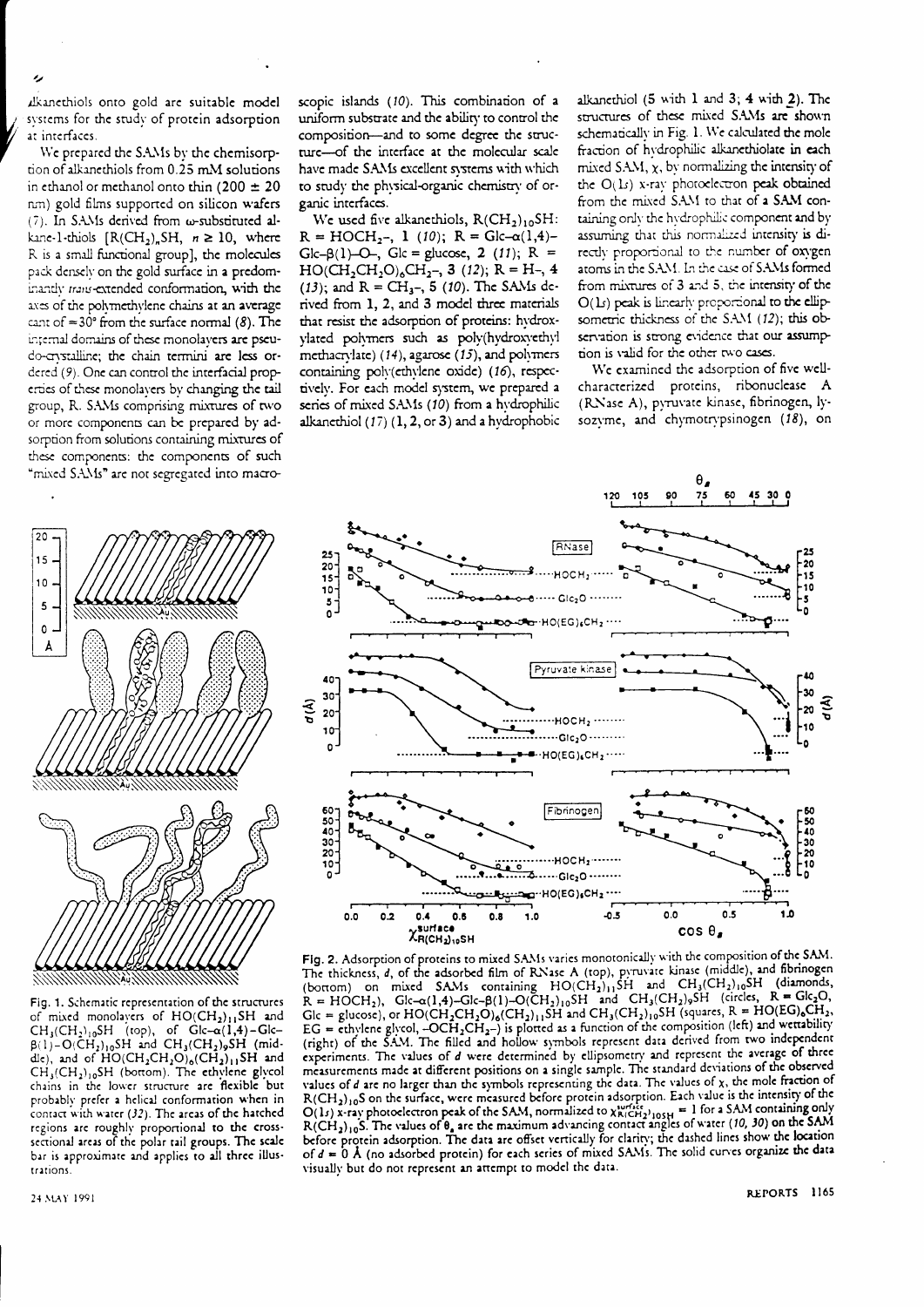Aese mixed SAMs (19). The results for RNase, fibrinogen, and pyruvate kinase are summarized in Fig. 2 (20). We measured the thickness, d, of the adsorbed protein film on each SAM by ellipsometry, treating the film as a homogeneous laver of uniform thickness with a refractive index of 1.45 (21). Any difference between the real refractive index of the adsorbed protein and 1.45 results in a systematic error in the calculated thickness but does not change the relative values or the conclusions. The calculated values of thickness are accurate to within  $\approx$  25% (22).

The data in Fig. 2 point to several conclusions. (i) The system comprising proteins adsorbed on SAMs of alkanethiolates on gold generates reproducible data concerning the extent of protein adsorption. The standard deviations of measurements of d taken on several independently prepared samples are within the range of  $1$  to  $4$  Å, near the  $1$ to 2 Å limit of ellipsometry. The  $N(1s)$ photoelectron signals from adsorbed films of chymotrypsinogen correlate well with the values of *d* determined by ellipsometry (23). This observation suggests that variability in the refractive indices of the adsorbed proteins, which would cause nonuniform errors in the calculation of  $d$ , are not important in this system. (ii) SAMs containing high concentrations of 3 prevent adsorption of the five proteins examined, including fibrinogen. SAMs containing high concentrations of 2 nearly eliminate the adsorption of fibrinogen and pyruvate kinase and prevent adsorption of the other proteins examined. (iii) The observed value of the thickness of the adsorbed protein laver on the hydrophobic, methyl-terminated surface (4 or 5;  $x = 0$  in Fig. 2) corresponds approximately to that expected for a monolayer of native protein (24-27). Consistent with others' observations (28), multilayers of protein appear not to form. (iv) There is only a general correlation between the interfacial free energy of the SAM [as measured by cos  $\theta_2$ , the cosine of the maximum advancing contact angle of water on the SAM (29)] and d. Although within a set of SAMs derived from the same components more hydrophobic surfaces adsorb greater quantities of protein, the thickness of the adsorbed protein film at any given interfacial free energy differs for each hydrophilic component. For example, when  $\theta_a = 34^\circ$ , proteins do not adsorb to containing HO(CH<sub>2</sub>CH<sub>2</sub>O)<sub>6</sub>-SAM<sub>s</sub> groups but do adsorb to SAMs containing  $G/c-\alpha(1,4)-G/c-\beta(1)-O$ - or  $HOCH_{2}$ groups. The same effect is observed when the values of d for different proteins on SAMs of equal receding contact angle,  $\theta_{n}$ are compared.

From this limited set of data, it is prema-

ture to infer mechanisms of adsorption of proteins at interfaces. The observation that adsorption increases as hydrophobicity increases (for a given set of components) is expected and consistent with the idea that hydrophobic interactions are important in protein adsorption. The observation that  $HO(CH_2CH_2O)_{6}$ - groups are especially effective in preventing protein adsorption suggests that steric stabilization-a phenomenon commonly used to explain the stability of colloidal suspensions in the presence of polymers (30)-is important in preventing protein adsorption (31). The extent to which entropic repulsion (30) contributes to the steric stabilization is not clear and may vary with  $x$ : the steric requirements of packing in the SAM should reduce the conformational entropy of the HO(CH<sub>2</sub>CH<sub>2</sub>O)<sup>6-</sup> groups as their concentration in the SAM increases. We believe that SAMs are the best defined systems now available for examining the interactions of proteins and surfaces and that they will provide the means to test many of the current hypotheses regarding the mechanisms of these interactions.

## REFERENCES AND NOTES

- 1. J. D. Andrade and V. Hlady, Adv. Polym. Sci. 79, 1  $(1986)$
- 2. J. L. Brash and T. A. Horbert, Eds., Proteins at Interfaces (ACS Symposium Series 343, American Chemical Society, Washington, DC, 1987)
- 3. H. P. Jennissen, *Ber. Bunsenges. Phys. Chem.* 93, 948 (1989); J. Porath, *Biotechnol. Prog.* 3, 14 (1987); T. Mizutani, *J. Liq. Chromatogr.* 8, 925  $(1985)$
- 4. J. W. Boretos, in Symbetic Biomedical Polymers:<br>Concepts and Applications, M. Szycher and W. J.<br>Robinson, Eds. (Technomic, Westport, CT, 1980),  $\frac{1}{5}$ , Pp. 187-200.
- I. Sevastianov, Crit. Rev. Biocompat. 4, 109 (1988); T. A. Horbert, in Hydrogels in Medicine and<br>Pharmacy, N. A. Peppas, Ed. (CRC, Boca Raton, FL, 1986), vol. 1, pp. 127-172; B. Ivarsson and I. Lundström, Crit. Rev. Biocompat. 2, 1 (1986); J. L.<br>Brash, Makromol. Chem. Suppl. 9, 69 (1985).<br>6. J. M. Schakenraad and H. J. Busscher, Colloids Surf.
- 42, 331 (1989).
- 7. For a review, see G. M. Whitesides and P. E. Laibinis, Langmuir 6, 87 (1990).
- 8. R. G. Nuzzo, L. H. Dubois, D. L. Allara, J. Am.
- Chem. Soc. 112, 558 (1990).<br>
9. R. G. Nuzzo, E. M. Korenic, L. H. Dubois, J. Chem. Phys. 93, 767 (1990); C. E. Chidsey, G. Y.
- Liu, P. Rowntree, G. Scoles, ibid. 91, 4421 (1989).<br>10. We use "macroscopic" to mean sufficiently large,<br>perhaps more than 10 nm in diameter, that the properties of the monolayer are determined by molecules of each component in environments indistinguishable from the environment in a pure monolayer of that component. A number of experimental reor that component. A number of experimental results suggest that macroscopic islands do not form.<br>[C. D. Bain, J. Evall, G. M. Whitesides,  $J. Am$ .<br>Chem. Soc. 111, 7155 (1989); C. D. Bain and G.<br>M. Whitesides, ibid., p. 71 and short hydroxyl-terminated chains long  $[HO(CH_2)_1, SH$  and  $HO(CH_2)_{11}SH$ , respectively] reach a pronounced maximum (0.4. + 40°) near<br>reach a pronounced maximum (0.4. + 40°) near<br>reach a pronounced maximum (0.4. + 40°) near<br>sides, Science 240, 62 (1988)]. Because pure SAMs<br>of either hydroxyl-terminated chain a  $(\theta_{adv} < 15^{\circ})$ , this increase in the contact angle is inconsistent with the presence of macroscopic is-

lands, which would also wet, and supports the hypothesis that the chains in two-component SAMs are well mixed at length scales near molecular dimensions

- B-(9-Decenvl)maltoside heptaacetate was prepared  $11$ from commercial maltose octaacetate and 9-decen-1-of [P. Rosevar, T. VanAken, J. Baxter, S. Ferguson-Miller, Biochemistry 19, 4108 (1980)]. B-(10by the photochemical addition of thiolacetic acid to<br>the olefin (12). We achieved deacetylation by allowing the acetate to stand in a 2:1:1 mixture of ing the actual the first internal technical mechanics. The products<br>were purified by flash chromatography (silica gel,<br>mechanol-chloroform: after each step. The overall yield was =60% from maitose octaacetate.
- 12. C. Pale-Grosdemange, E. S. Simon, K. L. Prime, G.
- M. Whitesides, J. Am. Chem. Soc. 113, 12 (1991).<br>13. Decane-1-thiol (Aldrich Chemical Company) was purified by flash chromatography (silica gel, hexane) before use.
- J. L. Bohnert, T. A. Horbert, B. D. Ratner, F. H.<br>Royce, Invest. Ophthalmol. Vu. Sci. 29, 363 (1988).  $14.$
- 15. E. Sada, S. Katoh, T. Inoue, M. Shiozawa, Biotechnol. Bioeng. 27, 514 (1985); T. P. West, I. Maldon-<br>ado, E. R. Kantrowitz, Biochim. Biophys. Acta 839,
- ado, E. R. Kantrowitz, *Biochim. Biophys. Acta* 839,<br>32 (1985); G. Halperin, M. Tauber-Finkelstein, S.<br>Shalickl, *J. Chromatogr.* 317, 103 (1984).<br>16. G. Fleminger, B. Solomon, T. Wolf, E. Hadas, *J.*<br>Chromatogr. 510, 271 161 (1989).
- 17. We use the term "hydrophilic/hydrophobic al-<br>kanethiol" as a convenient shorthand for "alkanethjol that forms a hydrophilic/hydrophobic interface when adsorbed on gold.
- 18 a. Chymotrypsinogen A (type II from bovine pan-- 111 From chicken egg white, Sigma), RNase A (E.C.<br>3.1.27.5, type III.A from bovine panereas, Sigma), pyrocare kinase (E.C. 2.7.1.40, type PK-3. from rabbit muscle, Biozymei, and fibrinogen (fraction I
- From human plasma. Sigma, were used as received.<br>The following protecol was used in these experiments the SAM (7) was nised with ethanol and  $19$ ments the activity with an investmental in an biological scheme and protein (1 mg/ml in 10 mM<br>unstered solution of protein (1 mg/ml in 10 mM<br>aquecus phosphare buffer, pH 7.5, 23°C, 1 hour)<br>under air. The SAM was then remov tion, rinsed six times with 2-ml aliquots of distilled, deionized water applied as a stream from a Pasteur piperte, and blown dry with a stream of nitrogen passed through another Pasteur pipette at a pressure of 10 psi (70 kPa) above atmospheric pressure. Using this protocol, we found that our results were insensitive to small variations in the rinsing procedure and in the time of immersion.
- 20. Our choice of proteins for Fig. 2 was made to illustrate representative adsorption isotherms. A suitably scaled plot of the data obtained from lysozyme would superimpose upon the data from fibrinogen. Likewise, the data for chymotrypsinogen on the series prepared from 2 and from 3 are nearly indistinguishable from the data for RNase; chymotrypsinogen and pyruvate kinase show behavior nearly indistinguishable from each other on mixed SAMs prepared from 1.
- 21. The refractive index of an adsorbed protein film is effectively constant once the adsorption plateau is reached [P. A. Cuypers et al.,  $J$ . Biol. Chem. 258,<br>2426 (1983)]. We use  $n = 1.45$  because it is near the average of the reported values of n for a number<br>of proteins [range, 1.34 to 1.71 (33)] and it corresponds to the value of *n* used in earlier studies of **SAMs** (7).
- 22. Choosing  $n = 1.33$  or  $n = 1.71$  causes a 25% in-<br>crease or decrease, respectively, in the calculated values of d, relative to the values obtained for  $= 1.45$ .
- The photoelectron signal observed from an atom in<br>a thin film is proportional to  $1 e^{(-d/\Delta \tan \theta)}$ , where d is the thickness of the film,  $\lambda$  is the escape depth of<br>the photoelectron through the film, and sin 0 is the angle between the surface normal and the analyzer<br>[C. D. Bain and G. M. Whitesides, J. Phys. Chem. 93, 1670 (1989)]. The value of A for protein films is

SCIENCE, VOL. 252